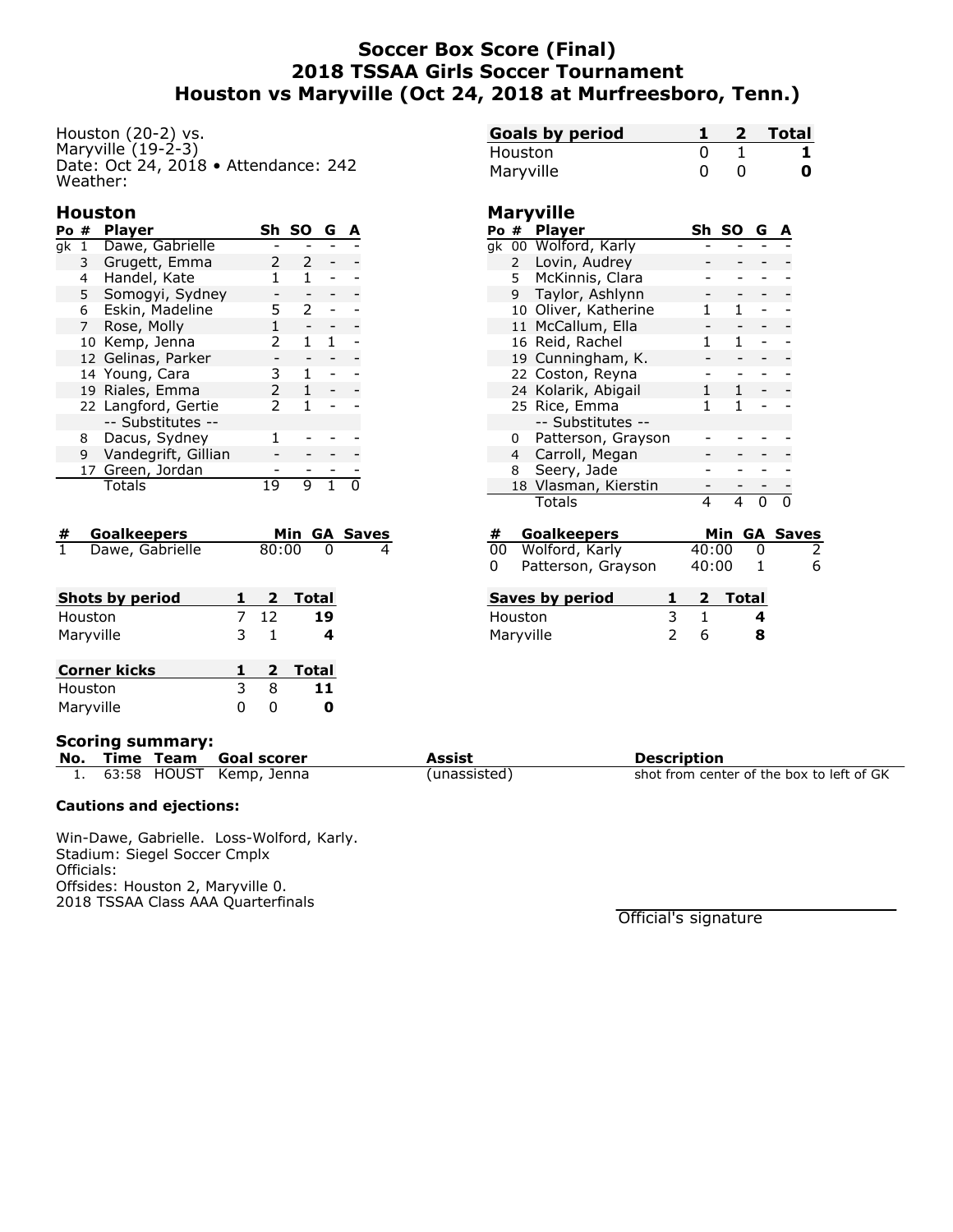## **Play-by-Play Summary (1st period) Houston vs Maryville (Oct 24, 2018 at Murfreesboro, Tenn.)**

#### **Houston Starters:**

- GK 1 Dawe, Gabrielle
	- 3 Grugett, Emma
	- 4 Handel, Kate
	- 5 Somogyi, Sydney
	- 6 Eskin, Madeline
	- 7 Rose, Molly
	- 10 Kemp, Jenna
	- 12 Gelinas, Parker
	- 14 Young, Cara
	- 19 Riales, Emma
	- 22 Langford, Gertie

### **Maryville Starters:**

- GK 00 Wolford, Karly
	- 22 Coston, Reyna
	- 19 Cunningham, K.
	- 24 Kolarik, Abigail
	- 2 Lovin, Audrey
	- 11 McCallum, Ella
	- 5 McKinnis, Clara
	- 10 Oliver, Katherine
	- 16 Reid, Rachel
	- 25 Rice, Emma
		- 9 Taylor, Ashlynn

- 00:00 Dawe, Gabrielle at goalie for Houston.
- 00:00 Wolford, Karly at goalie for Maryville.
- 03:58 Shot by HOUSTON Riales, Emma WIDE LEFT.
- 04:25 Corner kick by HOUSTON Young, Cara [04:25].
- 05:05 Shot by HOUSTON Kemp, Jenna HIGH.
- 08:24 Shot by MARYVL Reid, Rachel, SAVE Dawe, Gabrielle.
- 09:25 Offside against Houston.
	- Foul on Houston.
- 12:31 Shot by MARYVL Kolarik, Abigail, SAVE Dawe, Gabrielle.
- 13:03 Header Shot by HOUSTON Eskin, Madeline WIDE LEFT.
- 15:30 HOUSTON substitution: Dacus, Sydney for Grugett, Emma.
- 17:10 Shot by MARYVL Oliver, Katherine, SAVE Dawe, Gabrielle.
- 19:38 MARYVL substitution: Vlasman, Kierstin for Taylor, Ashlynn.
- 21:07 Shot by HOUSTON Riales, Emma, SAVE Wolford, Karly.
- 21:17 MARYVL substitution: Carroll, Megan for McCallum, Ella.
- 25:10 Corner kick by HOUSTON Green, Jordan [25:10].
- 26:03 MARYVL substitution: Seery, Jade for Vlasman, Kierstin.
- 26:03 MARYVL substitution: McCallum, Ella for Coston, Reyna.
- 28:14 MARYVL substitution: Coston, Reyna for McKinnis, Clara.
- 28:14 HOUSTON substitution: Grugett, Emma for Langford, Gertie.
- 30:26 MARYVL substitution: McKinnis, Clara for Carroll, Megan.
- 30:26 HOUSTON substitution: Vandegrift, Gillian for Riales, Emma.
- 30:51 Shot by HOUSTON Rose, Molly HIGH.
- 32:01 Shot by HOUSTON Dacus, Sydney HIT CROSSBAR.
- 33:50 MARYVL substitution: Carroll, Megan for McCallum, Ella.
- 34:54 MARYVL substitution: McCallum, Ella for Carroll, Megan.
- 37:45 Corner kick by HOUSTON Green, Jordan [37:45].
- 37:52 Shot by HOUSTON Grugett, Emma, SAVE Wolford, Karly.
- 40:00 End of period [40:00].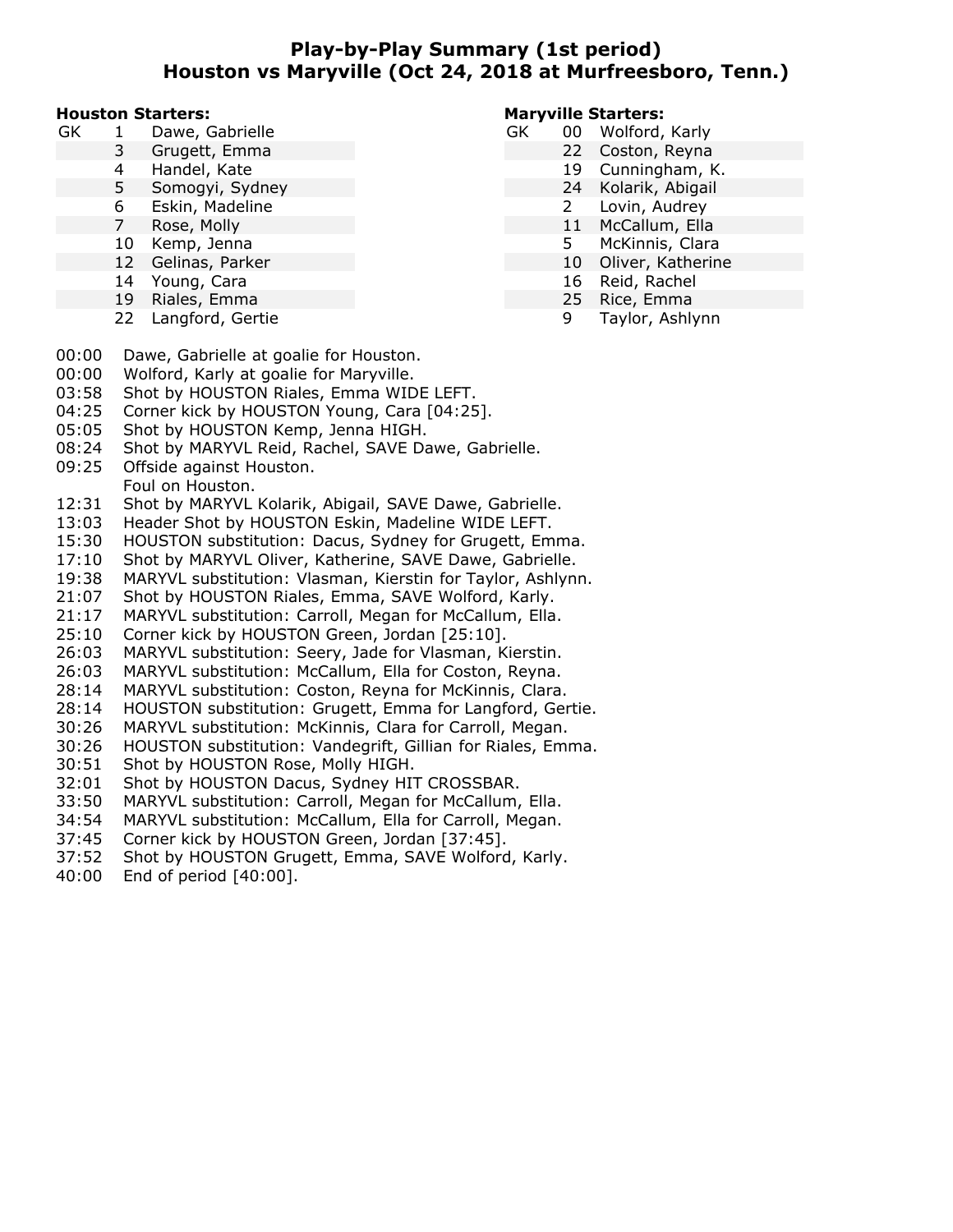## **Play-by-Play Summary (2nd period) Houston vs Maryville (Oct 24, 2018 at Murfreesboro, Tenn.)**

- 40:00 Start of 2nd period [40:00].
- 40:00 Patterson, Grayson at goalie for Maryville.
- 40:00 For MARYVL: #22 Coston, Reyna, #19 Cunningham, K., #24 Kolarik, Abigail, #2 Lovin, Audrey, #11 McCallum, Ella, #5 McKinnis, Clara, #10 Oliver, Katherine, #16 Reid, Rachel, #25 Rice, Emma, #9 Taylor, Ashlynn, #0 Patterson, Grayson.
- 40:00 For HOUSTON: #3 Grugett, Emma, #4 Handel, Kate, #5 Somogyi, Sydney, #6 Eskin, Madeline, #7 Rose, Molly, #10 Kemp, Jenna, #12 Gelinas, Parker, #14 Young, Cara, #19 Riales, Emma, #22 Langford, Gertie, #1 Dawe, Gabrielle.
- 43:24 HOUSTON substitution: Dacus, Sydney for Grugett, Emma.
- 44:26 Corner kick by HOUSTON Green, Jordan [44:26].
- 45:20 Corner kick by HOUSTON Dacus, Sydney [45:20]. Foul on Houston.
- 48:49 Corner kick by HOUSTON Young, Cara [48:49].
- 49:48 Corner kick by HOUSTON Young, Cara [49:48].
- 50:21 Corner kick by HOUSTON Young, Cara [50:21].
- 51:59 MARYVL substitution: Carroll, Megan for McCallum, Ella. Foul on Houston. Foul on Maryville.
- 53:40 Shot by HOUSTON Young, Cara HIGH.
- 53:57 MARYVL substitution: Vlasman, Kierstin for Taylor, Ashlynn.
- 53:57 MARYVL substitution: McCallum, Ella for Coston, Reyna.
- 53:57 HOUSTON substitution: Grugett, Emma for Langford, Gertie. Foul on Houston.
	- Foul on Houston.
- 57:03 MARYVL substitution: Coston, Reyna for McKinnis, Clara.
- 58:28 Shot by HOUSTON Handel, Kate, SAVE Patterson, Grayson.
- 60:13 HOUSTON substitution: Langford, Gertie for Dacus, Sydney.
- 60:40 Corner kick by HOUSTON Young, Cara [60:40].
- 61:18 MARYVL substitution: McKinnis, Clara for Carroll, Megan.
- 63:15 Corner kick by HOUSTON Young, Cara [63:15].
- 63:58 GOAL by HOUSTON Kemp, Jenna (FIRST GOAL).

### **HOUSTON 1, MARYVILLE 0**

\*shot from center of the box to left of GK

- 63:58 MARYVL substitution: Taylor, Ashlynn for Vlasman, Kierstin.
- 63:58 HOUSTON substitution: Dacus, Sydney for Kemp, Jenna.
- 65:00 Shot by HOUSTON Eskin, Madeline, SAVE Patterson, Grayson. Foul on Maryville.
- 67:17 Shot by HOUSTON Langford, Gertie WIDE LEFT.
- 67:32 MARYVL substitution: Carroll, Megan for Taylor, Ashlynn.
- 68:48 Shot by HOUSTON Eskin, Madeline, SAVE Patterson, Grayson.
- 70:07 Shot by HOUSTON Young, Cara, SAVE Patterson, Grayson.
- 70:40 HOUSTON substitution: Kemp, Jenna for Dacus, Sydney.
- 71:03 Corner kick by HOUSTON Young, Cara [71:03].
- 71:42 Header Shot by HOUSTON Grugett, Emma, SAVE Patterson, Grayson.<br>72:37 Shot by HOUSTON Langford, Gertie, SAVE Patterson, Grayson.
- Shot by HOUSTON Langford, Gertie, SAVE Patterson, Grayson.
- 73:26 Shot by HOUSTON Eskin, Madeline BLOCKED.
- 73:48 HOUSTON substitution: Dacus, Sydney for Langford, Gertie.
- 74:51 Offside against Houston.
- 75:55 Shot by HOUSTON Young, Cara HIGH.
- 76:04 MARYVL substitution: Taylor, Ashlynn for Lovin, Audrey. Foul on Maryville.
- 77:39 Shot by HOUSTON Eskin, Madeline HIGH.
- 77:58 HOUSTON substitution: Langford, Gertie for Dacus, Sydney.